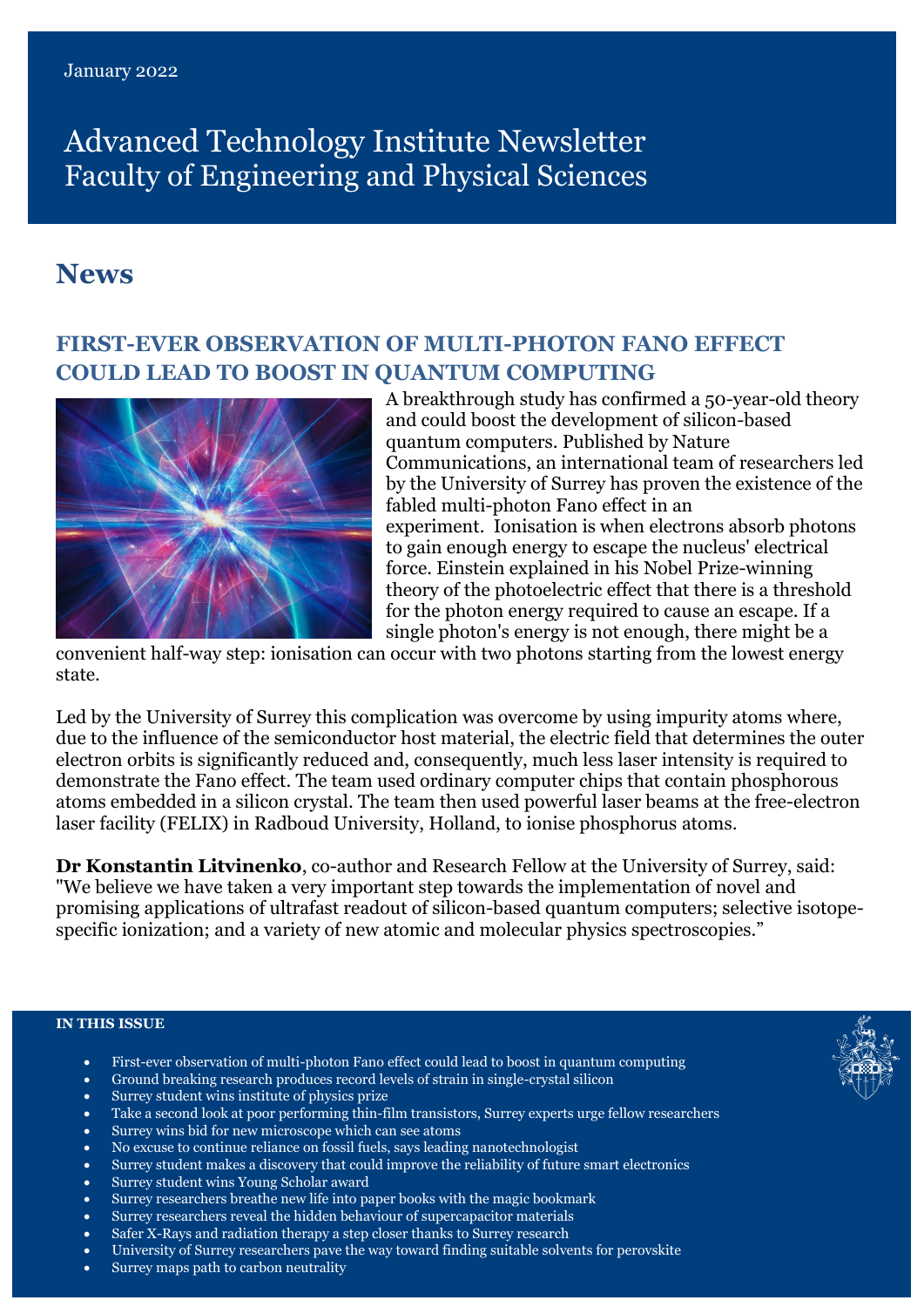# **GROUNDBREAKING RESEARCH PRODUCES RECORD LEVELS OF STRAIN IN SINGLE-CRYSTAL SILICON**



University of Surrey researchers have developed a single-step procedure to put single-crystal silicon under more strain than has been achieved before. The discovery, which has a patent pending, could be crucial to the future development of silicon photonics, which underpins the technologies behind the internet-of-things, and is currently constrained by the lack of cheap, efficient, and easily integrated optical emitters. Now, the Surrey-based researchers are transferring the same procedure to germanium.

If successful, they will open the door to creating

germanium lasers, which are compatible with silicon-based computers, and could revolutionise communications systems by means of new opto-electronic devices. This would address the problem of overheating, which is becoming a threat to development in silicon-based computer systems and would eliminate the need to develop expensive and difficult to integrate III-V devices, a popular area of research to try to overcome overheating. The team from the University of Surrey's **[Advanced Technology Institute](https://www.surrey.ac.uk/advanced-technology-institute)** demonstrate that up to 3.1% biaxial strain and up to 8.5% uniaxial strain can be generated but point the way to even larger strains, achievable by varying the implant species and by exploiting the underlying crystal direction.

**[Dr David Cox](https://www.surrey.ac.uk/people/david-cox)**, Senior Research Fellow at the Advanced Technology Institute at the University of Surrey, said: "What excites me about this is the simplicity of the method and that it can easily be transferred to production methods. It will be exciting to see if this can have as significant an impact on Group-IV semiconductor photonics as Alf Adam's long-standing legacy on the development of the strained-layer III-V based quantum-well lasers. **Mateus Masteghin**, the lead author of the study and Ph.D. student, said: "Seeing the wrinkles annihilation and the flattening of the membranes in real time was astonishing. This new technique promises to be highly disruptive to the field of photonics, and I am looking forward to continuing developing new devices based on this proposed technique."

# **SURREY STUDENT WINS INSTITUTE OF PHYSICS PRIZE**

**Daisy Shearer**, a PhD research student at our **[Advanced Technology Institute](https://www.surrey.ac.uk/advanced-technology-institute)**, has won a prestigious [Institute of Physics](https://www.iop.org/) (IoP) Early Career Physics Communicator Award. The prize is

organised by the IoP's [Physics Communicators Group](https://www.iop.org/physics-community/special-interest-groups/physics-communicators-group) and is awarded to people at the start of their careers. It celebrates those who organise activities to support and encourage the excellent communication of physics.

And that description certainly includes Daisy. She not only promotes physics through her outreach work – but, diagnosed with autism at 21, she's also a campaigner for neurodivergent people in science, technology, engineering, and maths (STEM)



subjects. Daisy learnt she was on the four-strong shortlist for the IoP award in May this year. In the final, she and the other nominees had to give a 10-minute presentation to a panel of judges. "I talked about my science communication and outreach projects," says Daisy. "I started off by reading the essay about my journey into physics, which was part of the competition this year. Daisy's supervisor, Dr Steven Clowes said "This is great recognition."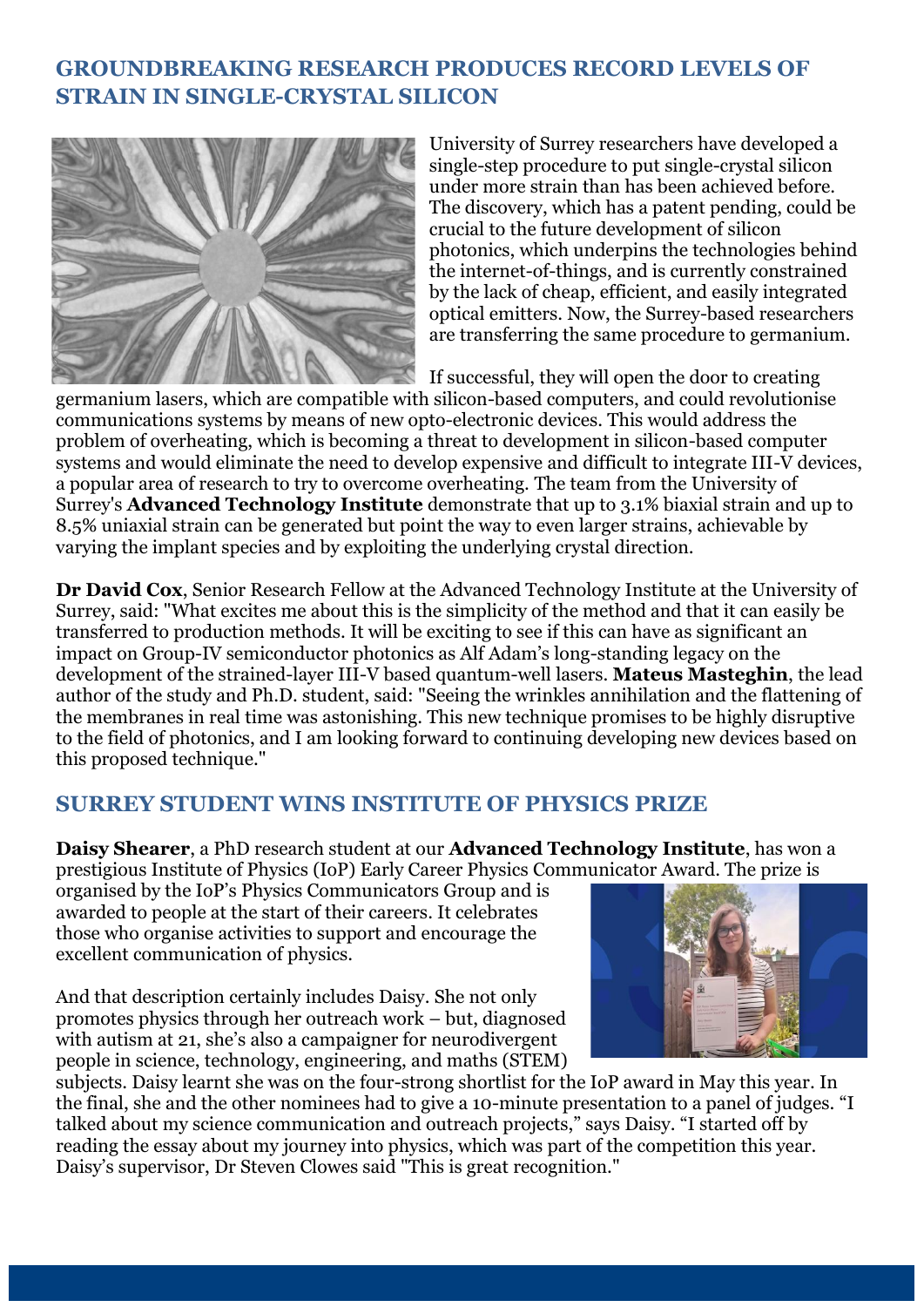# **TAKE A SECOND LOOK AT POOR PERFORMING THIN-FILM TRANSISTORS, SURREY EXPERTS URGE FELLOW RESEARCHERS**

Researchers from the University of Surrey and the Max Planck Institute in Stuttgart, Germany, have arrived at a set of recommendations that may see an explosion in the research effort into

unconventional electronic devices. Transistors are the small electronic switches and amplifiers that make up the electronic circuits that underpin all modern technologies. Thin-film transistors (TFTs) are made with low-cost materials and techniques, which means largearea circuits can be made economically.

Some characteristics of inefficient TFTs could be hallmarks of unoptimised source-gated transistor (SGT)

behaviour. SGTs, a class of TFTs invented and perfected at the University of Surrey, score poorly in the usual metrics of TFT performance but have significant amplification and uniformity advantages, making them useful in an increasing number of emerging applications, for example imperceptible technologies and environmental sensors. In their recent publication in the [Advanced](https://onlinelibrary.wiley.com/doi/full/10.1002/aelm.202101101)  [Electronic Materials](https://onlinelibrary.wiley.com/doi/full/10.1002/aelm.202101101) journal, the research team give numerous examples that demonstrate cases in which underwhelming TFT behaviour may be turned into high-performance SGT operation.

**[Dr Radu Sporea](https://www.surrey.ac.uk/people/radu-sporea)**, Senior Lecturer at Surrey's **[Advanced Technology Institute](https://www.surrey.ac.uk/advanced-technology-institute)**, said: "The recent surge in publications that report source-gate transistors in varied material systems hints at how popular this type of transistor can become. It is very likely that many other experiments have been cut short when the expected thin-film transistor operation was not achieved, overlooking the opportunity for creating excellent SGTs in the process.

# **SURREY WINS BID FOR NEW MICROSCOPE WHICH CAN SEE ATOMS**

Winning a £0.6m Core Equipment Award from the Engineering and Physical Sciences Research Council (EPSRC), Surrey's materials scientists have taken possession of a state-of-the-art transmission electron microscope. The new microscope allows users to see materials in three dimensions and to employ a host of other imaging techniques and fast chemical analysis, enabling new insights into the mechanisms and processes that happen within materials. Supporting materials research across the University, the new

equipment will pave the way for the development of highly advanced materials in fields such as green energy, next generation computing and wearable technology. It will also help researchers to understand materials ageing and degradation, helping them to improve the lifetime of materials and thereby reduce environmental impact.

The Thermo Fisher Scientific Talos F-200i Scanning Transmission Electron Microscope – an investment of around £1m – has been purchased thanks to the EPSRC Core Equipment Award along with significant funding from industrial sponsors of the [Micro and Nano-Materials and](https://www.surrey.ac.uk/minmat)  [Technologies \(MiNMaT\) Centre for Doctoral Training](https://www.surrey.ac.uk/minmat)

The bid was a collaboration between materials researchers in electrical and electronic engineering, chemistry, chemical and process engineering, mechanical engineering sciences, physics and civil engineering. It was led by Pro-Vice-Chancellor for Research and Innovation, [Professor David](https://www.surrey.ac.uk/people/david-sampson)  [Sampson,](https://www.surrey.ac.uk/people/david-sampson) with co-investigators [Dr Mark Whiting](https://www.surrey.ac.uk/people/mark-j-whiting) (Department of Mechanical Engineering Sciences), **[Dr Vlad Stolojan](https://www.surrey.ac.uk/people/vlad-stolojan) (Advanced Technology Institute)** and [Professor Joseph](https://www.surrey.ac.uk/people/joseph-keddie)  [Keddie](https://www.surrey.ac.uk/people/joseph-keddie) (Department of Physics).



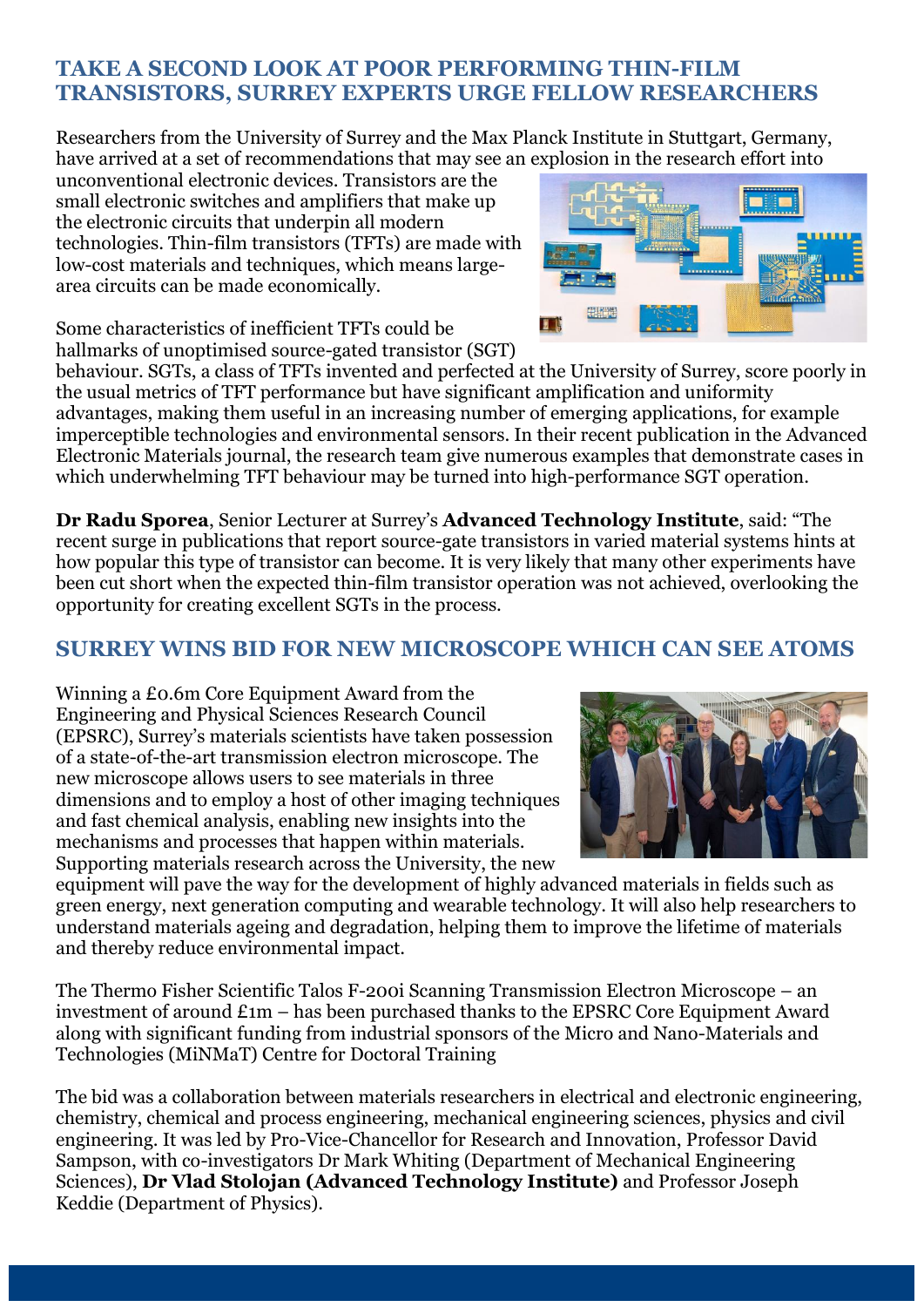# **NO EXCUSE TO CONTINUE RELIANCE ON FOSSIL FUELS, SAYS LEADING NANO-TECHNOLOGIST**

A leading thinker in nanoscience has called on the energy materials community to help put an end to the world's reliance on fossil fuels. In a hard-hitting editorial published by *[Energy and](https://onlinelibrary.wiley.com/doi/10.1002/eem2.12233)  [Environmental Materials](https://onlinelibrary.wiley.com/doi/10.1002/eem2.12233)*, **Professor Ravi Silva**, Director of the **[Advanced Technology](https://www.surrey.ac.uk/advanced-technology-institute)  [Institute \(ATI\)](https://www.surrey.ac.uk/advanced-technology-institute)** argues that there are no coherent excuses left to justify the use of fossil fuels. In his paper, Professor Silva challenges the scientific community to lead the world away from a reality where fossil fuels still account for 80 per cent of the energy mix.

While the cost of clean energy generation has plummeted over recent years, Professor Silva argues that significant innovations in advanced batteries and energy storage technologies are needed to meet the International Energy Agency's goal of the planet being carbon net-zero by 2050. Professor [Ravi Silva,](https://www.surrey.ac.uk/people/s-ravi-p-silva) Director of the ATI at the University of Surrey, said: "The pandemic has been a truly horrific experience. However, one of the few positives that I can gather from the past



two years is that it has allowed me to take stock and refocus on the incredible challenge of combatting climate change. It is increasingly clear that the energy materials community has a crucial role to play in weaning the world off fossil fuels.

"The cost of green energy is falling all the time - in the UK, solar and wind generation is competitive with fossil fuels. But we need to look at improvements in thin-film technologies, new polymers and other hybrid materials that can boost energy capture capabilities while reducing the cost of production if we are to have a genuine green energy revolution."

# **SURREY STUDENT MAKES A DISCOVERY THAT COULD IMPROVE THE RELIABILITY OF FUTURE SMART ELECTRONICS**

An undergraduate student from the University of Surrey has discovered a way to suppress hotcarrier effects that have plagued devices that use thin-film transistor architecture - such as smartwatches and solar panels. In her final-year project, Lea Motte studied a new device, the multimodal transistor, an [alternative to conventional thin-film transistors, invented and developed](https://www.surrey.ac.uk/news/surrey-device-takes-us-closer-high-performing-wearable-and-eco-disposable-ai-electronics)  by PhD candidate **Eva Bestelink** and supervisor **[Dr Radu Sporea](https://www.surrey.ac.uk/news/surrey-device-takes-us-closer-high-performing-wearable-and-eco-disposable-ai-electronics)** at Surrey.

Lea used a defining feature of multimodal transistors, the separation of controls for introducing electrons into the device and allowing them to move across the transistor.



In a paper published in the journal [Advanced Electronic](https://doi.org/10.1002/aelm.202100533)  [Materials,](https://doi.org/10.1002/aelm.202100533) PhD student Eva Bestelink systematically studies Lea's discovery of the unusual behaviour in multimodal transistors by confirming it with measurements in microcrystalline silicon transistors and performing extensive device simulations to understand the device physics that underpins its unique ability. [Eva Bestelink,](https://www.surrey.ac.uk/people/eva-bestelink) lead author of the study from the University of Surrey, said:

"We now have a better understanding of what the multimodal transistor can offer when made with materials that cause numerous challenges to regular devices. "For circuit designers, this work offers insight into how to operate the device for optimum performance. In the long term, the multimodal transistor offers an alternative for emerging high-performance materials, where traditional solutions are no longer applicable."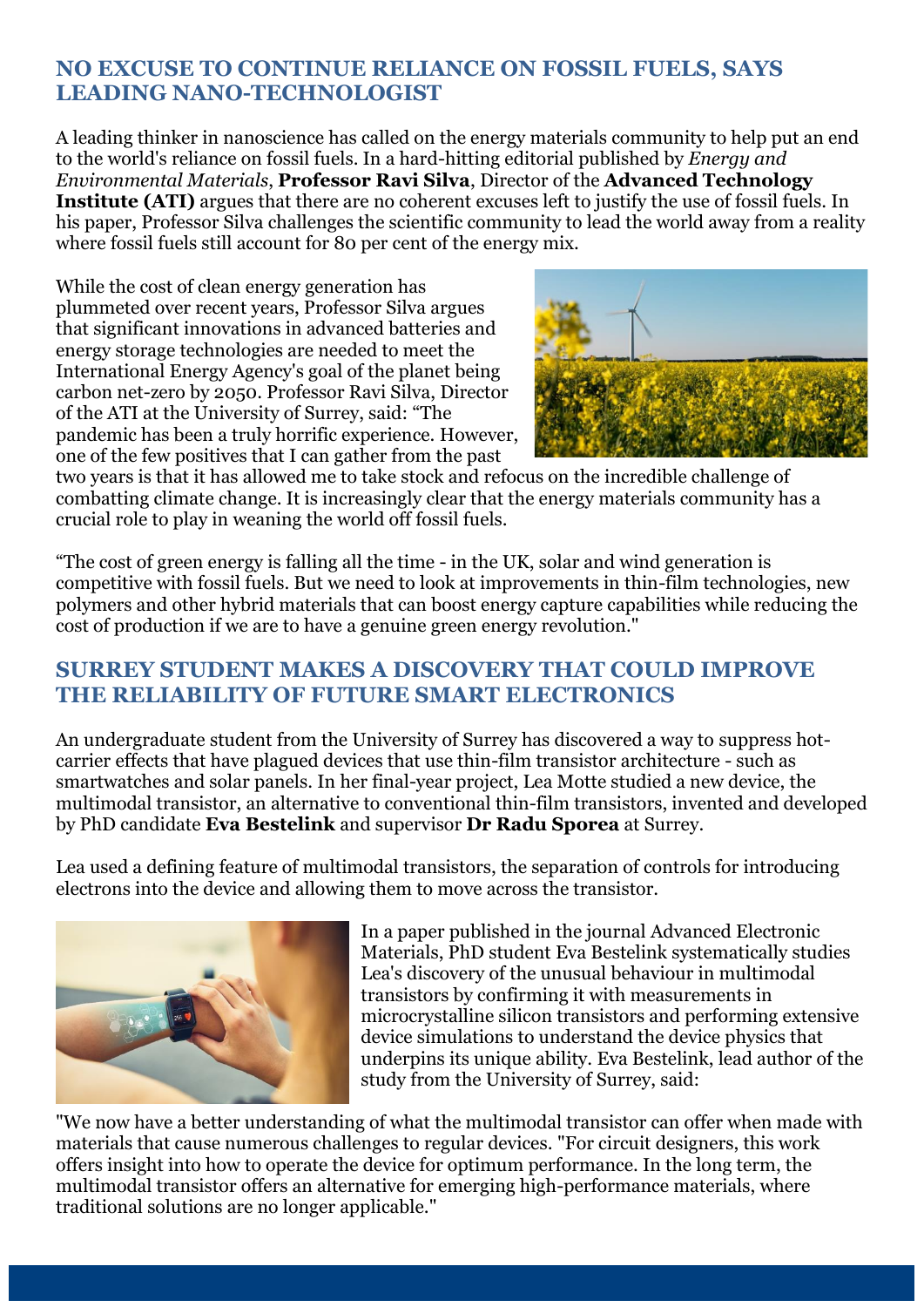# **SURREY STUDENT WINS YOUNG SCHOLAR AWARD**

**Michal Delkowski**, a collaborative PhD student at our **[Advanced Technology](https://www.surrey.ac.uk/advanced-technology-institute)  [Institute](https://www.surrey.ac.uk/advanced-technology-institute) (ATI)** and Airbus, has won the Gold Young Scholar Award at the 31st International [Conference on Diamond and Carbon Materials](https://www.elsevier.com/events/conferences/international-conference-on-diamond-and-carbon-materials) (ICDCM). This year, the conference – where

scientists from all over the world meet to discuss and exchange the latest cutting-edge results – brought together delegates from 41 countries and hundreds of submitted works.

Michal presented his work, which is associated with a unique plasma-enhanced-chemical-vapour deposition (PECVD) system that helps provide the next-generation of composite and polymeric materials. These can be



used in the building of structures, sub-components and devices that can survive in the harsh environment of space. At the ICDCM award ceremony at the end of the conference, Michal won the main prize, the Gold Young Scholar Award, receiving a certificate and a cash prize of 250 Euros.

# **FOR NEXT-GENERATION LED-BASED DATA COMMUNICATIONS**

A new paper from the University of Surrey and the University of Cambridge has detailed how two relatively unexplored semiconducting materials can satisfy the telecommunication industry's hunger for enormous amounts of data at evergreater speeds. Light-emitting diode (LED) based communications techniques allow computing devices, including mobile phones, to communicate with one another by using infrared light. **Dr Aobo Ren**, the co-first author and visiting postdoctoral researcher at the University of Surrey, said: "There's excitement surrounding CQDs and perovskites because they offer great promise for low-



power, cost-effective and scalable communications modules. Although the conventional inorganic thin-film technologies are likely to continue to play a dominant role in optical communications, we believe that LEDs based on these materials can play a complementary role that could have a sizeable impact of the industry."

# **SURREY RESEARCHERS BREATHE NEW LIFE INTO PAPER BOOKS WITH THE MAGIC BOOKMARK**

The University of Surrey has developed a new, cost-effective, ecological solution for augmenting the printed page with rich, up-to-date digital content. The development overcomes one of the most significant advantages e-books have over paper books, helping paper maintain its strong position in its competition with electronic media. Researchers at the University of Surrey's **[Advanced](https://www.surrey.ac.uk/advanced-technology-institute)  [Technology](https://www.surrey.ac.uk/advanced-technology-institute) Institute** and [Digital World Research Centre](https://www.surrey.ac.uk/digital-world-research-centre) have designed an elegant and intuitive

electronic system that allows the readers of a paper book to access related multimedia content by simply placing a bookmark on a page. The Magic Bookmark uses optical contrast sensors to discern a pattern printed next to the book's spine on each page. Because no electronics are embedded in the paper book, costs are minimised, and end-of-life recycling is enabled.



The research, published in the peer-reviewed [Advanced Intelligent Systems](https://onlinelibrary.wiley.com/journal/26404567) journal, explores several ways of making the system. After a series of prototypes, the optimised version uses an optical barcode printed along page margins near the spine of the book and a detachable physical bookmark with embedded sensors.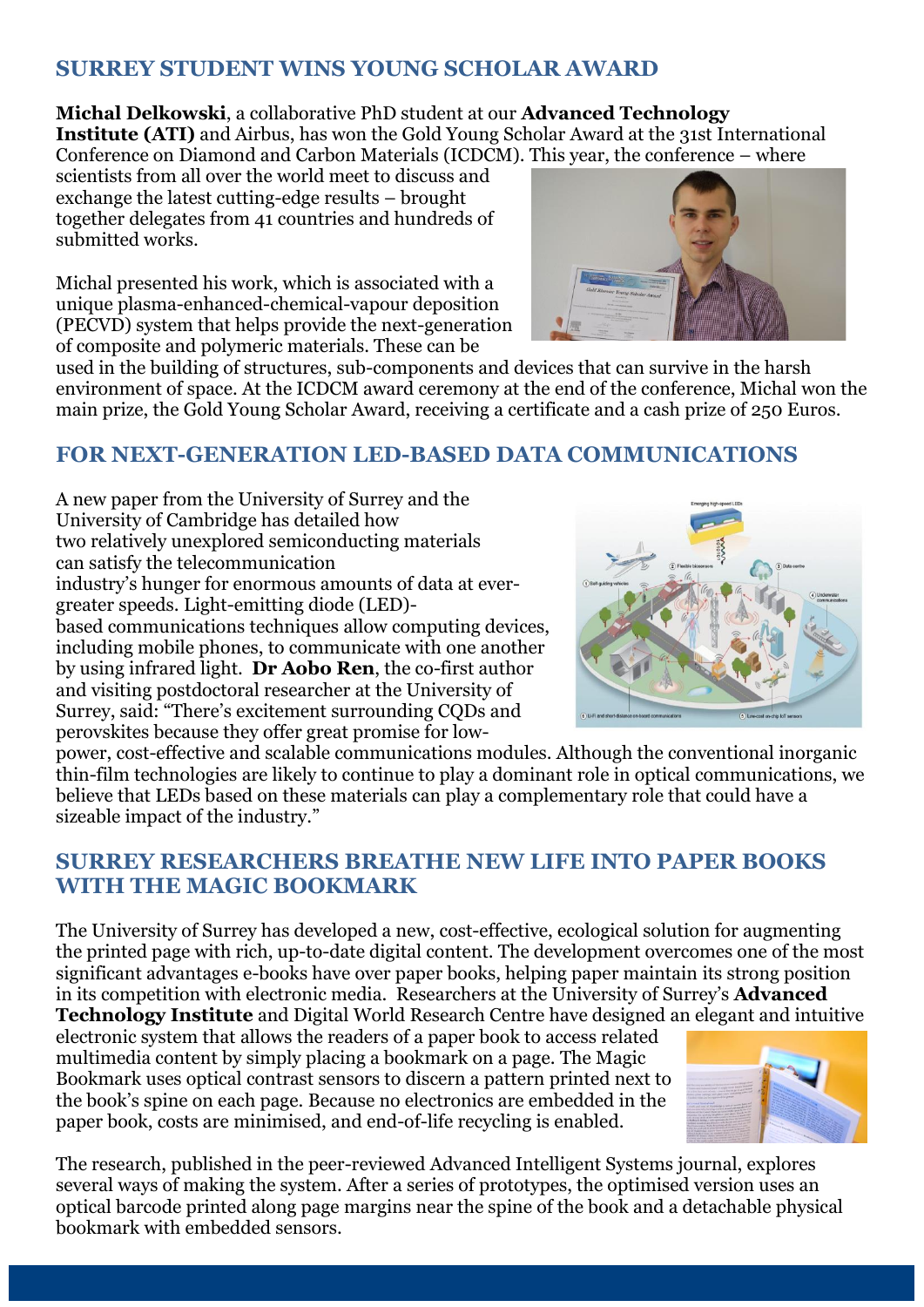# **SURREY RESEARCHERS REVEAL THE HIDDEN BEHAVIOUR OF SUPERCAPACITOR MATERIALS**

Researchers from the University of Surrey's **[Advanced](https://www.surrey.ac.uk/advanced-technology-institute)  [Technology Institute \(ATI\)](https://www.surrey.ac.uk/advanced-technology-institute)** and the University of São Paulo have developed a new analysis technique that will help scientists improve renewable energy storage by making better supercapacitors. Improvements in energy storage are vital if countries are to deliver carbon reduction targets. The inherent unpredictability of energy from solar and wind means effective storage is required to ensure consistency in supply, and supercapacitors are seen as an important part of the solution. Supercapacitors could also be the answer to charging



electric vehicles much faster than is possible using lithium-ion batteries.

Surrey's peer-reviewed paper, published in [Electrochimica Acta,](https://www.sciencedirect.com/science/article/abs/pii/S0013468621017783?via%3Dihub) explains how the research team used a cheap polymer material called Polyaniline (PANI), which stores energy through a mechanism known as pseudocapacitance. PANI is conductive and can be used as the electrode in a supercapacitor device, storing charge by trapping ions. To maximise energy storage, the researchers have developed a novel method of depositing a thin layer of PANI onto a forest of conductive carbon nanotubes. **[Professor Ravi Silva](https://www.surrey.ac.uk/people/s-ravi-p-silva)**, Director of the ATI and principal author, said: "Following on from world leaders pledging their support for green energy at COP26, our work shows researchers how to accelerate the development of high-performance materials for use as energy storage elements, a key component of solar or wind energy systems. This research brings us one step closer to a clean, cost-effective energy future."

# **SAFER X-RAYS AND RADIATION THERAPY A STEP CLOSER THANKS TO SURREY RESEARCH**

Researchers at the University of Surrey have identified key design rules for making curved X-ray detectors, bringing clearer and safer X-rays a step closer to reality.



Although the use of digital flat panel detectors has enabled radiographers to examine X-rays much more quickly compared with old-fashioned X-ray sensitive photographic films and to make quicker diagnoses, flat panels are ill-suited to the complex shape and geometry of the human body. The reliance purely on flat panels means there is unavoidable distortion around the edges of images. Flat panels also prevent an accurate registration of the X-ray dose delivered, a key feature towards enabling safer

radiation therapy and minimizing secondary tumours.

However, in a study published in the peer-reviewed journal [Advanced Science,](https://onlinelibrary.wiley.com/doi/10.1002/advs.202101746) researchers from the **Advanced Technology Institute** at the University of Surrey, in collaboration with Italy's University of Bologna, the National Physical Laboratory and Sheffield University, identify design rules for a special class of "inorganic in organic" semiconductors.

**[Prabodhi Nanayakkara](https://www.surrey.ac.uk/people/maheshani-prabodhi-alwis-nanayakkara)**, lead author of the study and PhD student at the University of Surrey, said: "Our curved detector concept has shown exceptional mechanical robustness and enables bending radii as small as 1.3mm. The use of organic or 'inorganic in organic' semiconductors is also far more cost effective than conventional inorganic semiconductors made from silicon or germanium, which require expensive crystal growth methods. Our approach potentially offers a significant commercial advantage."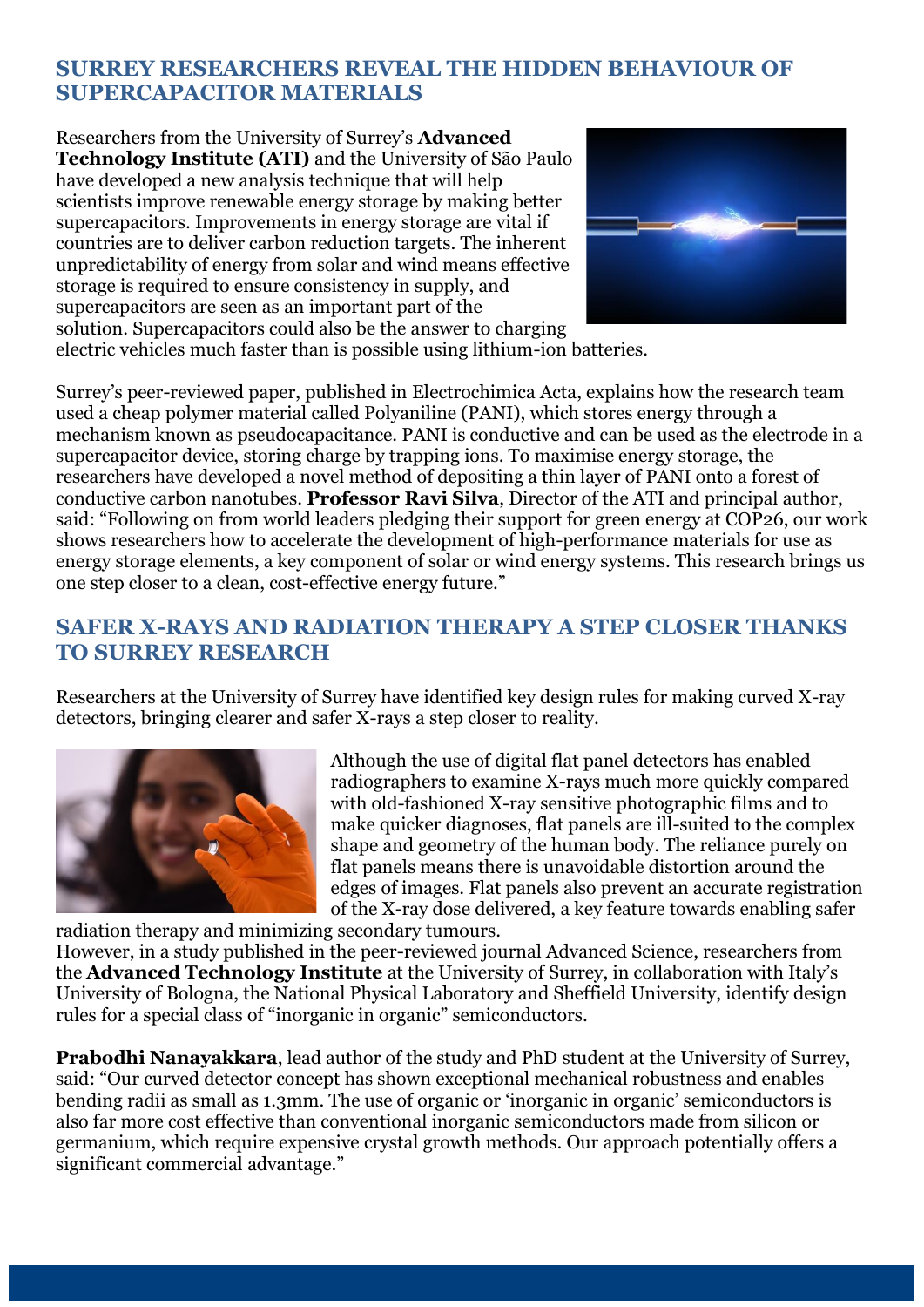### **UNIVERSITY OF SURREY RESEARCHERS PAVE THE WAY TOWARD FINDING SUITABLE SOLVENTS FOR PEROVSKITE INKS**



Researchers from the University of Surrey have published a roadmap to boost the commercial viability of perovskite solar cells. Perovskite solar cells have gained attention in recent years because of their ability to deliver high photovoltaic performance under a low-cost and low-temperature solution-based fabrication processing, which allows materials to be dissolved in suitable solvents to produce inks.

In a paper published in the journal *Small,* researchers from Surrey's Advanced Technology Institute (ATI) reveal their progress in solvent engineering to help achieve the highest quality for perovskite light-

absorbing layers.The review paper focuses on the essential characteristics of the developed solvent systems and the engineering methods for perovskite thin film preparation, thereby paving the way for future evolutions in how the solar-cell devices and their inks are produced. **Dr [Ehsan Rezaee](https://www.surrey.ac.uk/people/ehsan-rezaee)**, postdoctoral research fellow at the ATI at the University of Surrey, said: "The emergence of perovskite solar cells as the highly efficient new generation of solar harvesting technology is incredibly exciting.

**Professor [Ravi Silva](https://www.surrey.ac.uk/people/s-ravi-p-silva)**, Director of the **ATI** at the University of Surrey, said: "Our organisation has always believed in the potential of solar panels to be a critical part of the energy mix that finally allows us all to move away from dangerous outdated energy sources. However, we must do more to improve the power conversion efficiency of these promising devices, and we hope this significant paper helps pave the way for those advancements."

### **UNIVERSITY OF SURREY MAPS PATH TO CARBON NEUTRALITY**

Ahead of COP26 in Glasgow, the University of Surrey has published a paper in [Sustainability](https://www.mdpi.com/2071-1050/13/17/9954) detailing how it will reduce its carbon emissions and reach Net-Zero by 2030. In the paper, Surrey's researchers share ideas and provide guidance on how other universities can apply the Science-Based Targets Initiative (SBTi).



The University of Surrey is a leading UK university with an annual turnover of around £300m. [Sustainability](https://www.surrey.ac.uk/sustainability) research is a vital part of research activity across the University, for example, at its [Centre of Environment and Sustainability.](https://www.surrey.ac.uk/centre-environment-sustainability/research) Sustainability forms a central pillar across the teaching curriculum. [Solar and renewable energies](https://www.surrey.ac.uk/postgraduate/nanotechnology-and-renewable-energy-msc) are a major theme within the research undertaken by the **[Advanced Technology Institute](https://www.surrey.ac.uk/advanced-technology-institute)** Actions the University will take to reduce its absolute carbon emissions by 46% over the next ten years (based on 2018/2019 emission levels) and achieve Net-Zero include on-site renewable energy generation, including building a solar farm. **Professor Ravi Silva**, Director of the Advanced Technology Institute at the University of Surrey, said: "There is a moral obligation for all deep-thinking organisations to champion change, and, with the expertise we have at the University of Surrey, we can lead the way in accurately calculating carbon emissions and developing robust plans to become carbon neutral.

On behalf of RAEng and CESAER, we hosted a very successful two-day meeting on meeting the SDGs in the next 30 years. Prof. Ravi Silva hosted the second day session on "Net Zero World in 30 years". Sir Jim McDonald, Professor Martin Green, Dr. Chad Frischmann from Drawdown etc. spoke at the event which was attended by a virtual audience of over 200. More information can be obtained from the web pages link [here](https://eur02.safelinks.protection.outlook.com/?url=https%3A%2F%2Fwww.cesaer.org%2Fnews%2Fkey-technologies-shaping-the-future-949%2F&data=04%7C01%7Cn.steward%40surrey.ac.uk%7C50ed969d27794e9adca308d9479de62e%7C6b902693107440aa9e21d89446a2ebb5%7C0%7C0%7C637619565762354346%7CUnknown%7CTWFpbGZsb3d8eyJWIjoiMC4wLjAwMDAiLCJQIjoiV2luMzIiLCJBTiI6Ik1haWwiLCJXVCI6Mn0%3D%7C1000&sdata=m%2BwuG0HU7K7XoUa3HKqLaIgUn8YF1CoxViuYDoNM%2BCU%3D&reserved=0) and [here.](https://www.youtube.com/watch?v=ffEPkkZzYjM&t=1368s) An Editorial on meeting the Net Zero energy supply and storage obligations was written by **Prof. Ravi Silva** in the journal Energy and Environmental Materials. He is the Editor in Chief of this quartile one journal which received a recent impact factor of 15.12. For those interested in the Energy Supply trends please examine the following Editorial in full [here.](https://onlinelibrary.wiley.com/doi/abs/10.1002/eem2.12233)